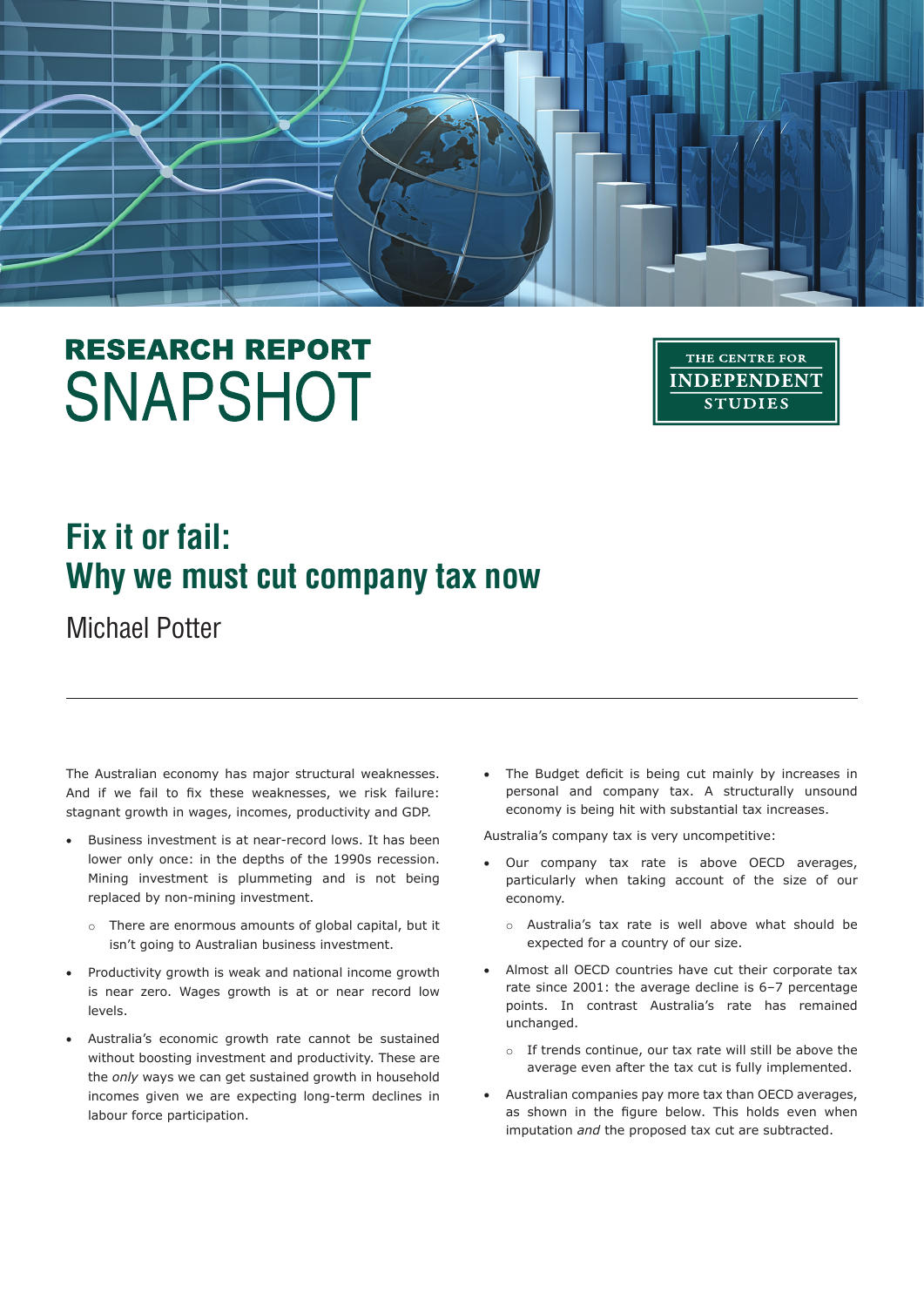#### **Company tax to GDP ratio in OECD, 2013**



- • Our tax rate is well above global and local averages and these international averages have been declining over the last 10 years, while Australia's rate has remained unchanged.
- In addition, Australia's effective tax rate on companies (tax as a proportion of profits) and the share of total revenue coming from company tax are both well above OECD averages.
- Australia's ratio of company tax to GDP is above its historical average and set to grow strongly. This is shown in the graph below.
- • Company tax revenue is set to reach levels only reached once before — in the middle of the mining boom. And investment is expected to be at levels only reached once before — in the depths of the 1990s recession.
	- o With dismal investment levels, we should not be hitting investment with such a large tax increase.
- • Australia is becoming less competitive on many other measures of the regulatory burden; company tax is exacerbating these harmful changes.



#### **Company tax to GDP ratio for Australia — history and forecasts**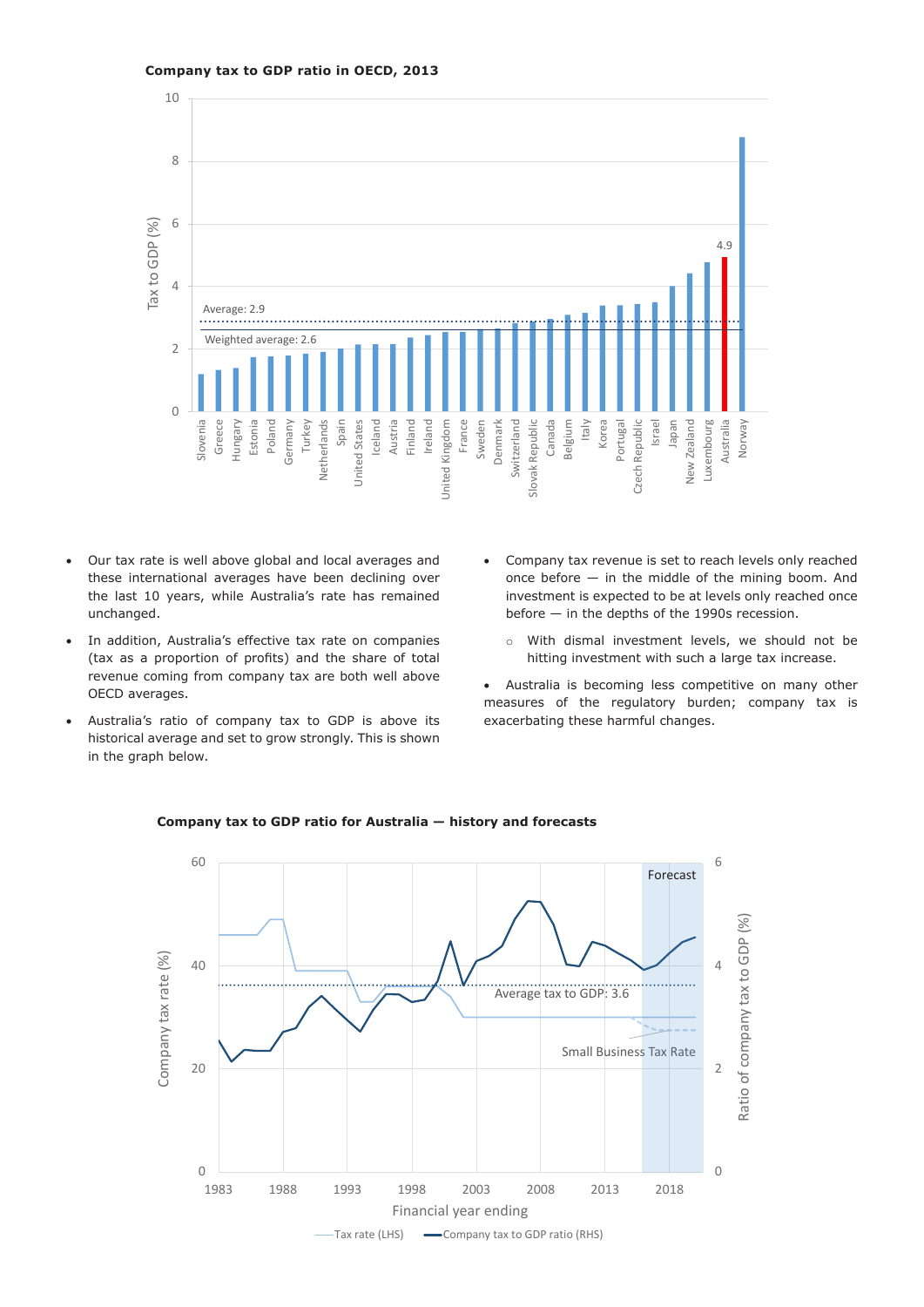Cutting company tax is one of the best ways to address our economy's underlying weaknesses:

- • The tax cut will encourage more investment into Australian businesses, particularly from foreign investors.
- Increased investment will grow the economy, resulting in sizable boosts to incomes and wages.
- There is widespread agreement that higher investment will grow the economy, as well as promoting competition, productivity and access to innovative technology.

The detailed modelling by Treasury agrees:

- • GDP is set to increase by over 1%, a substantial increase as argued by Treasury. It is around the same benefit as wide-ranging infrastructure reforms in the 1990s.
- The gain to wages after tax is expected to be about 1.1%, and household incomes around 0.7%, given the measure need not be funded by personal tax increases or bracket creep.
- The tax cut is expected to increase productivity by up to 1%: a half year's productivity growth will come from this policy alone.
	- o This is consistent with the uniform agreement by experts that company tax is the most inefficient tax levied by the federal government. Cutting this tax will make the economy more productive.
- These results are supported by numerous studies of international evidence.
- Nevertheless, the modelling underestimates the benefits of the tax cut, because it assumes companies don't increase locally-financed investment.
	- o The modelling assumes that imputation nullifies the effect of company tax on Australians, but this doesn't accord with market valuations or company behaviour.

Other arguments for the tax cut include:

- • Company tax revenue is becoming very reliant on a small number of taxpayers, so the budget is highly exposed to the risks of these individual companies. A tax cut will ease this reliance.
- • Company tax is like a tariff on imported capital, and should be reformed like these other tariffs.
	- o Just as with tariff reforms, the decision to implement the tax cut should be based on the benefit to the whole economy.
- • It provides tax reductions to all businesses, not just small business, and there are reasons to expect larger businesses to provide the greater economic benefit.
	- o Larger businesses have, on average, recently experienced improved profitability, productivity and employment, and provide more workplace flexibility.

The budget impact of the tax cut is small or zero:

- The economic growth caused by the tax cut will result in an offsetting increase in tax revenue, significantly reducing the costs of the tax  $cut -$  and the offset is likely to be larger if the underestimate of investment response is corrected.
- The net cost, after these dynamic benefits, can be offset by measures already in the 2016−17 Budget, making the impact on the budget negligible or zero.
- If the tax cut is abandoned, then the overall tax burden will reach an all-time high in a decade, based on current forecasts.

The tax cut need not be phased in over 10 years:

- • Australia needs a boost to investment, productivity and wages today.
- • However, it is better for the tax cut to be phased in then for it to be cancelled completely. The phase-in will encourage investment to increase before the tax cuts are fully implemented  $-$  but only if the tax cuts are 'locked in'.

### **Company tax mythbuster**

Myth: companies shouldn't get a tax cut because there is so much tax avoidance

- • Companies paying full taxes have nothing to do with supposed tax avoiders. The taxpaying companies shouldn't be penalised for actions of unrelated companies.
	- o Collective responsibility for the 'sins' of others is an anathema to good public policy.
- Australian companies pay much more tax than the OECD average and the ATO says there isn't evidence of widespread tax avoidance.
- Nevertheless, cancelling the tax cut encourages an increase in tax avoidance.
- Many actions are being taken to address tax avoidance and the funds raised by this are helping pay for the company tax cut.

**Myth:** the benefits of the tax cut are small compared to the costs

- Treasury has argued the benefits are substantial; they are similar to the gains from the major infrastructure reforms in the 1990s — these gains aren't being criticised as being 'too small'.
- The Treasury modelling indicates sizable gains to GDP, wages, incomes, investment and productivity *after* costs are subtracted.
- These gains are supported by detailed studies of international evidence published in highly regarded journals.